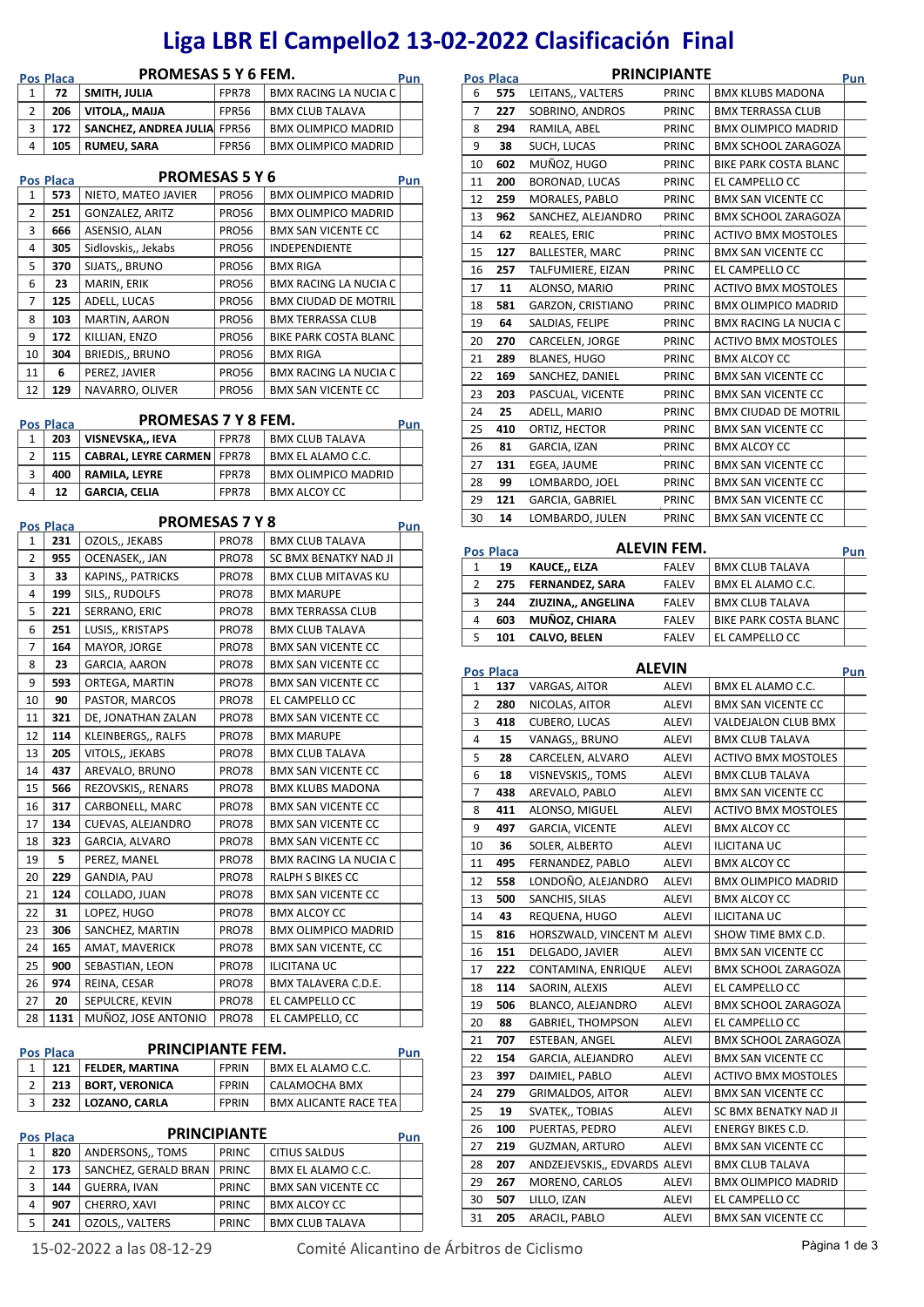|                                                                                                     | Pos Placa        |                             | INFANTIL FEM.   |                              | <u>Pun</u> |
|-----------------------------------------------------------------------------------------------------|------------------|-----------------------------|-----------------|------------------------------|------------|
| 1                                                                                                   | 127              | <b>CABRAL, LARISSA</b>      | F-CAD           | BMX EL ALAMO C.C.            |            |
| 2                                                                                                   | 120              | <b>VARGAS, AURA</b>         | F-CAD           | BMX EL ALAMO C.C.            |            |
| 3                                                                                                   | 35               | <b>DOMINGO, LUZ</b>         | F-CAD           | <b>ILICITANA UC</b>          |            |
| 4                                                                                                   | 208              | <b>BOIKOVA,, ALISE ANNA</b> | FINFA           | <b>BMX CLUB TALAVA</b>       |            |
| 5                                                                                                   | 401              | <b>RECUERO, SONIA</b>       | FINFA           | <b>ACTIVO BMX MOSTOLES</b>   |            |
| 6                                                                                                   | 36               | Monnanteuil,, Mila          | FINFA           | <b>INDEPENDIENTE</b>         |            |
| 7                                                                                                   | 111              | <b>MORENO, IARA</b>         | FINFA           | <b>BMX MATARO CLUB CICL</b>  |            |
| 8                                                                                                   | 518              | <b>BULL, SOFIA BELEN</b>    | FINFA           | SHOW TIME BMX C.D.           |            |
| 9                                                                                                   | 234              | <b>VENERMO, HANNA</b>       | FINFA           | <b>BMX TERRASSA CLUB</b>     |            |
| 10                                                                                                  | 118              | <b>FELDER, AGUSTINA</b>     | F-CAD           | BMX EL ALAMO C.C.            |            |
| 11                                                                                                  | 383              | LACARTA, CAYETANA           | FINFA           | VALDEJALON CLUB BMX          |            |
|                                                                                                     |                  |                             | <b>INFANTIL</b> |                              |            |
| 1                                                                                                   | Pos Placa<br>630 | MORILLO, SERGIO             | INFAN           | <b>BMX TERRASSA CLUB</b>     | Pun        |
| 2                                                                                                   | 107              | DEVESA, JOSUE J.            | <b>INFAN</b>    | EL CAMPELLO CC               |            |
| 3                                                                                                   | 10               | CERRILLO, ALVARO            | <b>INFAN</b>    | PIRINEOS CLUB DE MONT        |            |
| 4                                                                                                   | 1082             | CHARRIER,, MICKAEL          | <b>INFAN</b>    | BMX CLUB LA ROCHE SU         |            |
| 5                                                                                                   | 118              | HERRMAN,, JAN               | <b>INFAN</b>    | SC BMX BENATKY NAD JI        |            |
| 6                                                                                                   | 224              | CESAR, DIEGO                | INFAN           | <b>BMX SCHOOL ZARAGOZA</b>   |            |
| 7                                                                                                   | 47               | MADERAS, TEO                | INFAN           | <b>ILICITANA UC</b>          |            |
| 8                                                                                                   | 277              | BALDO, ALEJANDRO            | INFAN           | <b>BMX SAN VICENTE CC</b>    |            |
| 9                                                                                                   | 17               | MENDOZA, DAVID              | INFAN           | MTB-SUR C.D.                 |            |
| 10                                                                                                  | 161              | DELGADO, JOSE CARLOS        | INFAN           | <b>BMX SAN VICENTE CC</b>    |            |
| 11                                                                                                  | 33               | SVATEK,, SIMON              | INFAN           | SC BMX BENATKY NAD JI        |            |
| 12                                                                                                  | 333              | LOPEZ, ALVARO               | <b>INFAN</b>    | <b>BMX SAN VICENTE CC</b>    |            |
| 13                                                                                                  | 758              | PARDO, MAURO                | INFAN           | <b>BMX SCHOOL ZARAGOZA</b>   |            |
| 14                                                                                                  | 380              | SIMONSEN,, OLIVER           | <b>INFAN</b>    | <b>TEAM SIMONSENS BMX</b>    |            |
| 15                                                                                                  | 27               | VAYA, DYLAN                 | <b>INFAN</b>    | <b>BMX ALCOY CC</b>          |            |
| 16                                                                                                  | 328              | NAVARRO, MIGUEL             | INFAN           | <b>BMX ALCOY CC</b>          |            |
| 17                                                                                                  | 369              | RODRIGUEZ, ARES             | <b>INFAN</b>    | <b>BMX SCHOOL ZARAGOZA</b>   |            |
| <b>CADETE</b><br>Pos Placa<br>605<br>VERDU, ALEJANDRO<br>CADET<br><b>BIKE PARK COSTA BLANC</b><br>1 |                  |                             |                 |                              | Pun        |
| 2                                                                                                   | 139              | MORALES, RODRIGO            | CADET           | BMX EL ALAMO C.C.            |            |
| 3                                                                                                   | 201              | CEREZO, MARTIN              | CADET           | <b>BMX SAN VICENTE CC</b>    |            |
| 4                                                                                                   | 728              | MESA, ADRIAN                | <b>CADET</b>    | CATALONIAN TEAM              |            |
| 5                                                                                                   | 140              | MORALES, ALONSO             | CADET           | BMX EL ALAMO C.C.            |            |
| 6                                                                                                   | 102              | CALVO, FRAN                 | CADET           | EL CAMPELLO CC               |            |
| 7                                                                                                   | 718              | <b>IDSKOV,, JONAS</b>       | CADET           | <b>FALCON BMX</b>            |            |
| 8                                                                                                   | 700              | BECH, PEDER                 | CADET           | <b>FALCON BMX</b>            |            |
| 9                                                                                                   | 773              | HERAS, ANGEL                | CADET           | C.D.E LOS PINOS              |            |
| 10                                                                                                  | 27               | MIRALLES, IZAN              | CADET           | EL CAMPELLO CC               |            |
| 11                                                                                                  | 493              | CASANOVA, YAGO MARI         | CADET           | <b>BMX ALCOY CC</b>          |            |
| 12                                                                                                  | 1021             | CHARRIER,, AXEL             | CADET           | BMX CLUB LA ROCHE SU         |            |
| 13                                                                                                  | 595              | BAEZA, VICTOR               | CADET           | BIKE PARK COSTA BLANC        |            |
| 14                                                                                                  | 25               | Vargas, Luis Miguel         | CADET           | <b>INDEPENDIENTE</b>         |            |
| 15                                                                                                  | 628              | BERENGUER, JAN              | CADET           | <b>BMX TERRASSA CLUB</b>     |            |
| 16                                                                                                  | 170              | BULL, LUCA ANTONIO          | CADET           | BIKE PARK COSTA BLANC        |            |
| 17                                                                                                  | 77               | FRIDVALDS,, RALFS           | CADET           | <b>BMX CLUB TALAVA</b>       |            |
| 18                                                                                                  | 476              | SALMERON, ARTURO            | CADET           | <b>BMX SCHOOL ZARAGOZA</b>   |            |
| 19                                                                                                  | 350              | FERNANDEZ, RUBEN            | CADET           | <b>BMX OLIMPICO MADRID</b>   |            |
| 20                                                                                                  | 235              | VENERMO, VILLE              | CADET           | <b>BMX TERRASSA CLUB</b>     |            |
| 21                                                                                                  | 204              | GARCIA, KEVIN               | CADET           | EL CAMPELLO CC               |            |
| 22                                                                                                  | 609              | MIRA, ERICK                 | CADET           | <b>ACTIVO BMX MOSTOLES</b>   |            |
| 23                                                                                                  | 2                | PERALTA, MARC               | CADET           | RALPH S BIKES CC             |            |
| 24                                                                                                  | 744              | CALVO, HUGO                 | CADET           | <b>BMX SCHOOL ZARAGOZA</b>   |            |
| 25                                                                                                  | 666              | LOZANO, AITOR               | CADET           | <b>BMX ALICANTE RACE TEA</b> |            |
| 26                                                                                                  | 109              | GARCIA, DIEGO               | CADET           | EL CAMPELLO CC               |            |
|                                                                                                     |                  |                             |                 |                              |            |
|                                                                                                     | Pos Placa        | <b>MUJERES OPEN 17</b>      |                 |                              | Pun        |
|                                                                                                     | 100              | <b>GONZALEZ-SIMARRO, M</b>  | F-M50           | ENERGY BIKES C.D.            |            |
| 1                                                                                                   |                  |                             |                 |                              |            |

|   | 100 | <b>GONZALEZ-SIMARRO, M F-M50</b>   |         | <b>ENERGY BIKES C.D.</b>   |  |
|---|-----|------------------------------------|---------|----------------------------|--|
|   | 128 | <b>GARCIA, LORENA</b>              | $F-M30$ | BMX EL ALAMO C.C.          |  |
| 3 | 185 | <b>RUBIO, DANIELA</b>              | $F-M40$ | <b>BMX SAN VICENTE CC</b>  |  |
| 4 | 159 | <b>JULIA FLORENCE</b>              | $F-M40$ | <b>BMX ECHICHENS</b>       |  |
|   | 198 | <b>GRACIA, MARIA DEL ROC</b> F-M30 |         | <b>BMX SCHOOL ZARAGOZA</b> |  |
|   |     |                                    |         |                            |  |

| <b>HOMBRES OPEN 17</b><br><b>Pos Placa</b> |  |                               |  |                          |  |
|--------------------------------------------|--|-------------------------------|--|--------------------------|--|
|                                            |  | $\vert$ 379   PERSSON,, JACOB |  | SUB23 FEAM SIMONSENS BMX |  |
|                                            |  |                               |  |                          |  |

 $\mathsf{L}$ 

| Pos Placa | <b>HOMBRES OPEN 17</b> |  |
|-----------|------------------------|--|
|           |                        |  |

| .  |                           |       |                                                | . |
|----|---------------------------|-------|------------------------------------------------|---|
| 22 | KAPINS,, ARMANDS          | MA-30 | <b>BMX CLUB MITAVAS KU</b>                     |   |
|    | <b>204</b> VITOLS, ARTURS | MA-30 | <b>BMX CLUB TALAVA</b>                         |   |
| 6. |                           |       | AGUILA, MANUEL JESUS MA-30 ACTIVO BMX MOSTOLES |   |
|    |                           |       |                                                |   |

|   | <b>HOMBRES 30 A 39</b><br><b>Pos Placa</b> |                             |       |                             |  |
|---|--------------------------------------------|-----------------------------|-------|-----------------------------|--|
| 1 | 16                                         | JONKUS,, GIRTS              | MA-40 | <b>BMX CLUB MITAVAS KU</b>  |  |
| 2 | 684                                        | BLASCO, JOSEP               | MA-40 | <b>BOCAIRENT</b>            |  |
| 3 | 315                                        | PEREZ, MIGUEL ANGEL         | MA-40 | <b>BMX BENIDORM CD</b>      |  |
| 4 | 24                                         | FREDERIC., PATERNOTTE MA-40 |       | <b>INDEPENDIENTE</b>        |  |
| 5 | 666                                        | ESCAYOLA, JOSEP             | MA-50 | <b>BMX MATARO CLUB CICL</b> |  |
| 6 | 284                                        | ALIAGA, RAFAEL              | MA-50 | <b>RALPH S BIKES CC</b>     |  |

|                | Pos Placa | PRO WOMEN (17 Y MÁS)       |         |                             | <b>Pun</b> |
|----------------|-----------|----------------------------|---------|-----------------------------|------------|
| $\mathbf{1}$   | 32        | <b>BARTUNKOVA,, ELISKA</b> | $F-S23$ | <b>CZECH NATIONAL BMX T</b> |            |
| $\overline{2}$ | 3         | KOSARKOVA,, SABINA         | F-JUN   | <b>CZECH NATIONAL BMX T</b> |            |
| 3              | 22        | <b>CONTAMINA, FABIOLA</b>  | F-JUN   | <b>BMX SCHOOL ZARAGOZA</b>  |            |
| 4              | 23        | DOMINGUEZ, ADRIANA         | $F-S23$ | <b>BMX CLUB SAULON LA C</b> |            |
| 5              | 971       | <b>VALENTINO,, MANON</b>   | F-ELI   | SAINT BRIEUC BMX            |            |
| 6              | 2015      | <b>MANIKOVA,, DOMINIKA</b> | $F-S23$ | <b>INDEPENDIENTE</b>        |            |
| 7              | 21        | PALACIO, LARA              | F-JUN   | <b>BMX SCHOOL ZARAGOZA</b>  |            |
| 8              | 259       | MICHAUD,, NAELLE           | $F-S23$ | <b>BMX SUCY 94</b>          |            |
| 9              | 227       | <b>VERBES, STEFANIE</b>    | F-CAD   | <b>INDEPENDIENTE</b>        |            |
| 10             | 702       | <b>IDSKOV,, ALBERTE</b>    | F-S23   | <b>FALCON BMX</b>           |            |
| 11             | 273       | FERNANDEZ, PAULA           | F-CAD   | BMX EL ALAMO C.C.           |            |
| 12             | 661       | <b>ESCAYOLA, QUERALT</b>   | F-JUN   | <b>XL BMX</b>               |            |
| 13             | 11        | ROMAN, JANA                | F-CAD   | <b>CATALONIAN TEAM</b>      |            |
| 14             | 1027      | <b>BUCAILLE,, CORALINE</b> | $F-S23$ | <b>MESSIGNY ET VANTOUX</b>  |            |
| 15             | 15        | <b>MARTIN, ADRIANA</b>     | F-JUN   | ADRENALINA BIKES CLUB       |            |

| <b>Pos Placa</b> |     | <b>MASTER 30</b>           |              |                             | Pun |
|------------------|-----|----------------------------|--------------|-----------------------------|-----|
| 1                | 643 | ALCOJOR, GUSTAVO           | <b>ELITE</b> | <b>C.D.E LOS PINOS</b>      |     |
| 2                | 539 | <b>ERNSTSONS,, KASPARS</b> | MA-30        | <b>BMX RIGA</b>             |     |
| 3                | 259 | <b>GARAY, GUILLERMO</b>    | MA-30        | <b>BMX BENIDORM, CD</b>     |     |
| 4                | 130 | CABRAL, LEANDRO            | MA-30        | BMX EL ALAMO C.C.           |     |
| 5                | 103 | MARTIN, AITOR              | <b>ELITE</b> | <b>BMX TERRASSA CLUB</b>    |     |
| 6                | 17  | ESCAÑUELA, JULIO           | MA-30        | <b>BMX CIUDAD DE MOTRIL</b> |     |
| 7                | 305 | RUMEU, CARLOS              | MA-50        | <b>BMX OLIMPICO MADRID</b>  |     |
| 8                | 359 | IZQUIERDO, RAFAEL          | MA-30        | <b>BMX SCHOOL ZARAGOZA</b>  |     |

|    | <b>Pos Placa</b> | <b>CHALLENGE 17 A 29</b>  |                   |                              | <b>Pun</b> |
|----|------------------|---------------------------|-------------------|------------------------------|------------|
| 1  | 54               | <b>VESECKY,, TOMAS</b>    | SUB <sub>23</sub> | SC BMX BENATKY NAD JI        |            |
| 2  | 666              | MORENO, GUILLERMO         | <b>ELITE</b>      | <b>BMX OLIMPICO MADRID</b>   |            |
| 3  | 89               | Clert,, Alexis            | <b>JUNIO</b>      | <b>INDEPENDIENTE</b>         |            |
| 4  | 33               | <b>BENES, CHENOA</b>      | SUB <sub>23</sub> | <b>GUIJARRO TOT ESPORT C</b> |            |
| 5  | 1033             | Menetrier,, Mayeul        | <b>JUNIO</b>      | <b>INDEPENDIENTE</b>         |            |
| 6  | 798              | CALVO, DARIO              | <b>JUNIO</b>      | <b>BMX SCHOOL ZARAGOZA</b>   |            |
| 7  | 1031             | BERNARD,, KILLIAN         | <b>ELITE</b>      | <b>BMX CLUB LA ROCHE SU</b>  |            |
| 8  | 1089             | <b>FRANCOIS,, VIANNEY</b> | <b>ELITE</b>      | LUC BMX LILLE                |            |
| 9  | 178              | PASTOR, MARCOS            | <b>JUNIO</b>      | <b>BMX SAN VICENTE CC</b>    |            |
| 10 | 695              | CEPEDA, NESTOR            | <b>JUNIO</b>      | <b>BMX SCHOOL ZARAGOZA</b>   |            |
| 11 | 631              | ANGULO, ADRIAN            | <b>JUNIO</b>      | <b>BMX TERRASSA CLUB</b>     |            |
| 12 | 1083             | BERNARD,, TIMEO           | <b>ELITE</b>      | <b>BMX CLUB LA ROCHE SU</b>  |            |
| 13 | 492              | <b>BALLESTA, NICOLAS</b>  | <b>JUNIO</b>      | <b>BMX ALCOY CC</b>          |            |

|    | <b>Pos Placa</b> |                        | <b>PRO OPEN</b>   |                              | Pun |
|----|------------------|------------------------|-------------------|------------------------------|-----|
| 1  | 588              | <b>GARCIA, PABLO</b>   | SUB <sub>23</sub> | BMX EL ALAMO C.C.            |     |
| 2  | 220              | THOUIN,, THEO          | SUB <sub>23</sub> | STADE BORDELAIS BMX          |     |
| 3  | 192              | ORDOÑEZ, CARLOS        | JUNIO             | BIKE PARK COSTA BLANC        |     |
| 4  | 340              | ROMAN, MARC            | SUB <sub>23</sub> | CATALONIAN TEAM              |     |
| 5  | 241              | <b>GOMMERS,, RUBEN</b> | <b>ELITE</b>      | <b>INDEPENDIENTE</b>         |     |
| 6  | 227              | Webster,, Liam         | <b>ELITE</b>      | <b>INDEPENDIENTE</b>         |     |
| 7  | 965              | Sebastian,             | <b>ELITE</b>      | <b>INDEPENDIENTE</b>         |     |
| 8  | 232              | LINHART,, MATEJ        | SUB <sub>23</sub> | <b>CZECH NATIONAL BMX T</b>  |     |
| 9  | 262              | OEGEMA,, RINKE         | SUB <sub>23</sub> | <b>TEAM OEGEMA FIETEN</b>    |     |
| 10 | 250              | Webster,, Axel         | <b>ELITE</b>      | <b>INDEPENDIENTE</b>         |     |
| 11 | 926              | MORILLO, IAN           | JUNIO             | <b>BMX TERRASSA CLUB</b>     |     |
| 12 | 27               | DIAZ. ALVARO JOSE      | SUB <sub>23</sub> | <b>BIKE PARK COSTA BLANC</b> |     |
| 13 | 26               | SANCHEZ, YAGO          | JUNIO             | <b>ACTIVO BMX MOSTOLES</b>   |     |